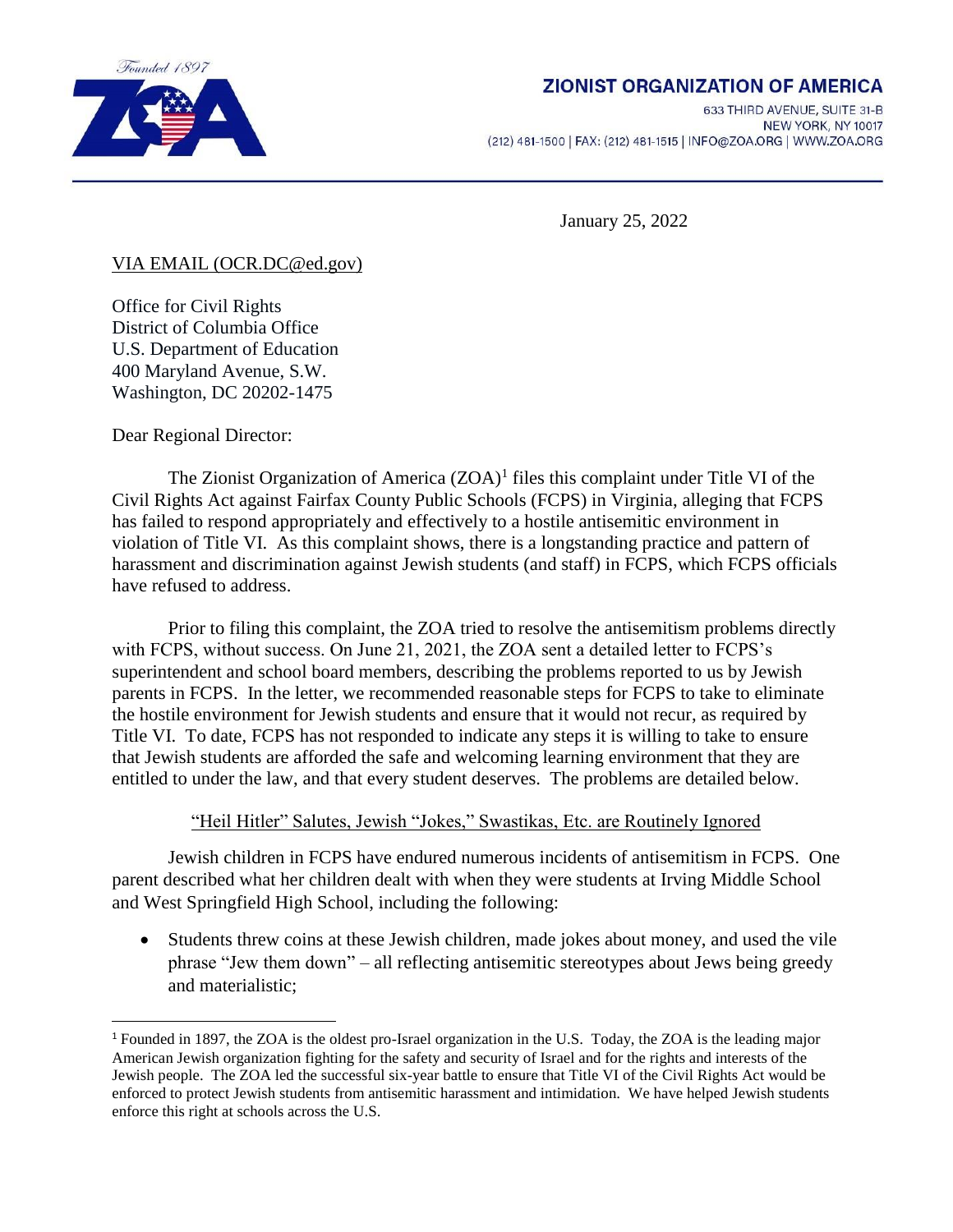- Students gave these Jewish children the "Heil Hitler" salute in school hallways and in class;
- Students made jokes in the presence of these Jewish children about the Holocaust;
- After one Jewish child went to the school bathroom, the child returned to her desk to find a swastika drawn on her paper.

This parent reported the "Heil Hitler" salute to a teacher who simply chalked it up to foolishness. The teacher did not recognize the seriousness of the conduct or the harm it causes. The teacher did not take any steps to address the problem, or punish the perpetrators, or ensure that the behavior did not recur.

This parent also notified the high school principal that a swastika was etched into her child's desk. The principal claimed to take the matter seriously and assured the parent that the swastika would be removed. It wasn't and remained there for the rest of the school year. The principal never notified the community about the swastika or used the antisemitic vandalism as a means of discussing and condemning Jew-hatred, and making it clear to students and their families that antisemitism would not be tolerated.

The parent also contacted the principal about swastikas that defaced the high school bathrooms. He did not respond appropriately to these antisemitic incidents either. The swastikas were removed, but the principal failed to send a message to the community condemning the antisemitic vandalism as intolerable, and emphasizing that perpetrators of such conduct would be held accountable.

These are not isolated incidents. Another parent reported that when her son was a student at Luther Jackson Middle School, he came home and reported that a swastika had been drawn on a music stand in his school band class. This student reported the swastika to the teacher, as did other students. But the swastika remained on the music stand for most of the rest of the school year, until a student erased it.

Another parent reported that in her daughter's seventh grade class at James W. Robinson Secondary School, classmates referred to one Jewish child as "Jew boy" and used other antisemitic slurs – and the teacher did not put a stop to the behavior. Yet another parent recently wrote to Robinson's principal, asking about the steps that the school would be taking "to address all the antisemitic micro aggressions that have been going on for years." As an example, the parent shared a joke that children heard at school:

Question: What's the difference between putting a pizza in the oven and putting a Jew in the oven?

Answer: The pizza doesn't scream.

The parent also made reference to a threat that had been made to her son before his bar mitzvah, by a classmate: The classmate threatened to "show up and salute Hitler," if he did not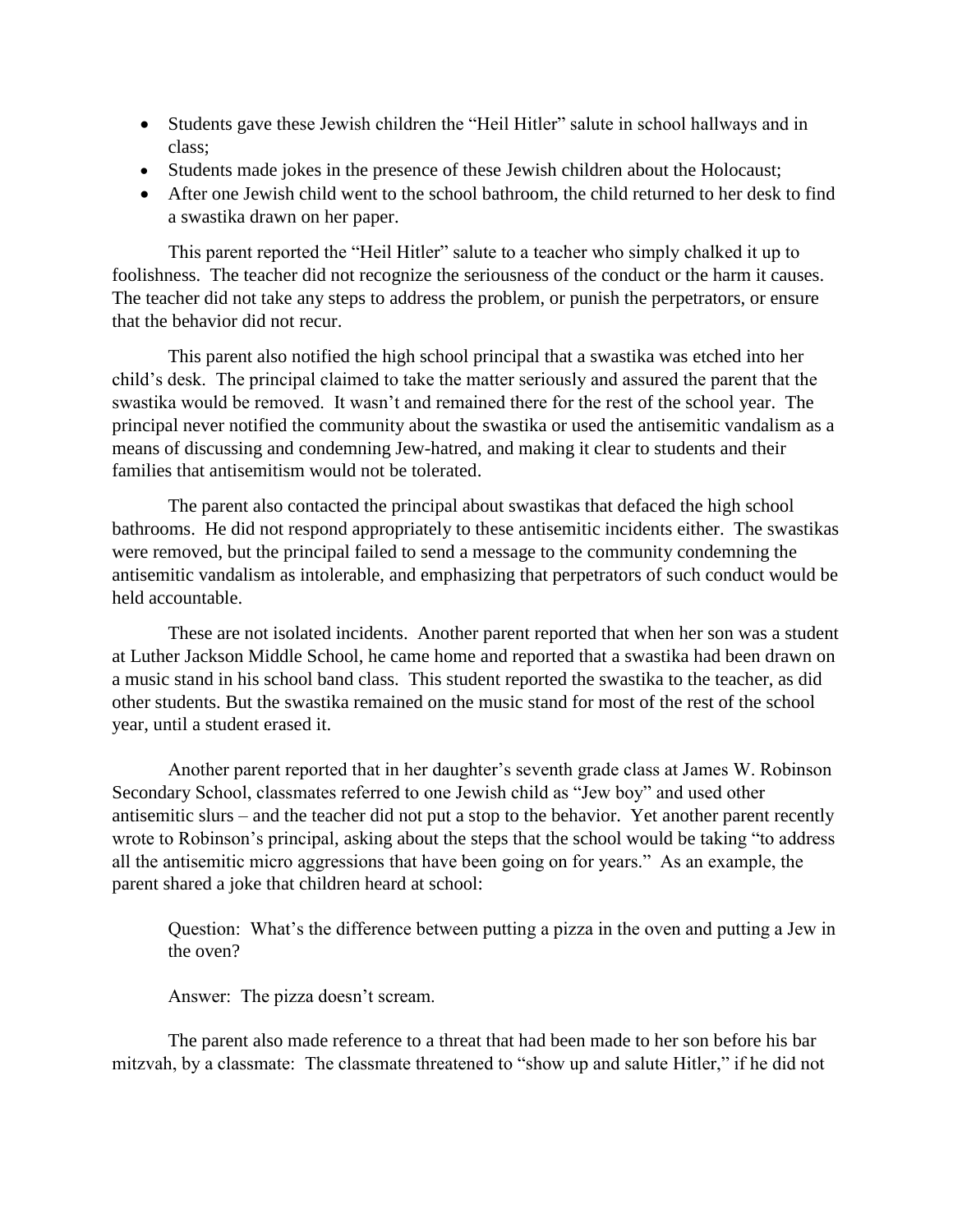receive an invitation to the bar mitzvah. The parent implored, "FCPS and Robinson have a responsibility to keep all students safe. What's the plan?"

The principal did meet with this parent and another, at the parents' initiative; the parents expressed their concern about the antisemitism in FCPS and asked about the plan for keeping Jewish students safe. The principal assured them that these matters would be discussed at a staff meeting, but the parents were never informed that the matters were actually discussed, nor were they provided with the plan for keeping their children, and other Jewish children, safe in FCPS.

Another parent reported that when her son (JH) was a student at Franklin Middle School, he was the target of antisemitic "jokes." Other students – his "friends" – threw money at JH and said things like "Hey, that's yours." It was clear to JH that he was being targeted because he is Jewish and the "jokes" hurt him.

When JH was a sophomore at Chantilly High School, he was seated with other students in his Spanish class, at four tables that were pushed together. One student wrote the words "solid and "liquid" on a piece of paper and drew a Star of David on the paper. He showed the paper to JH and asked, "Do you get the joke?" The "joke" was that the drawing represented the three states of matter: solid, liquid and gas – and the last, gas, was represented by the Jewish Star of David.

When JH's parent alerted Chantilly's principal to the incident, he spoke with the Spanish teacher about it. But the school took no official action. It failed to notify the school community about the antisemitism and failed to use this incident as a means of educating the community about antisemitism and declaring that there would be zero tolerance for it.

When JH reported swastikas in the school bathroom at Chantilly High School, FCPS officials responding similarly, failing to issue a statement to the community that alerted them to the swastikas, condemned them as expressions of antisemitism, and made it clear that antisemitism in any form would not be tolerated in FCPS. The principal actually referred to one of the swastikas as "tiny" – as if the size of the swastika was at all relevant to how threatening a symbol it is to Jews or to the school's obligation to effectively address it. The swastikas were simply painted over – as if that were enough.

Yet another parent discovered that her son (JK), a student at Falls Church High School, had received hundreds of antisemitic texts on his cellphone from two other students (FB and AB) at Lake Braddock Secondary School, also in FCPS. The texts referred to JK as a "f\*\*king Jew ass whore," "f\*\*king Jew," "dirty Jew," "Jew F\*\*ktard," "dollar dealer," and other anti-Jewish slurs. One text was a photo of AB giving the Sieg Heil salute. JK's parent reportedly has more than 100 pages of screenshots of these vile antisemitic texts, which were sent to JK during school hours. Receiving such texts would be alarming and frightening to anyone. JK was particularly vulnerable, struggling at the time with severe depression.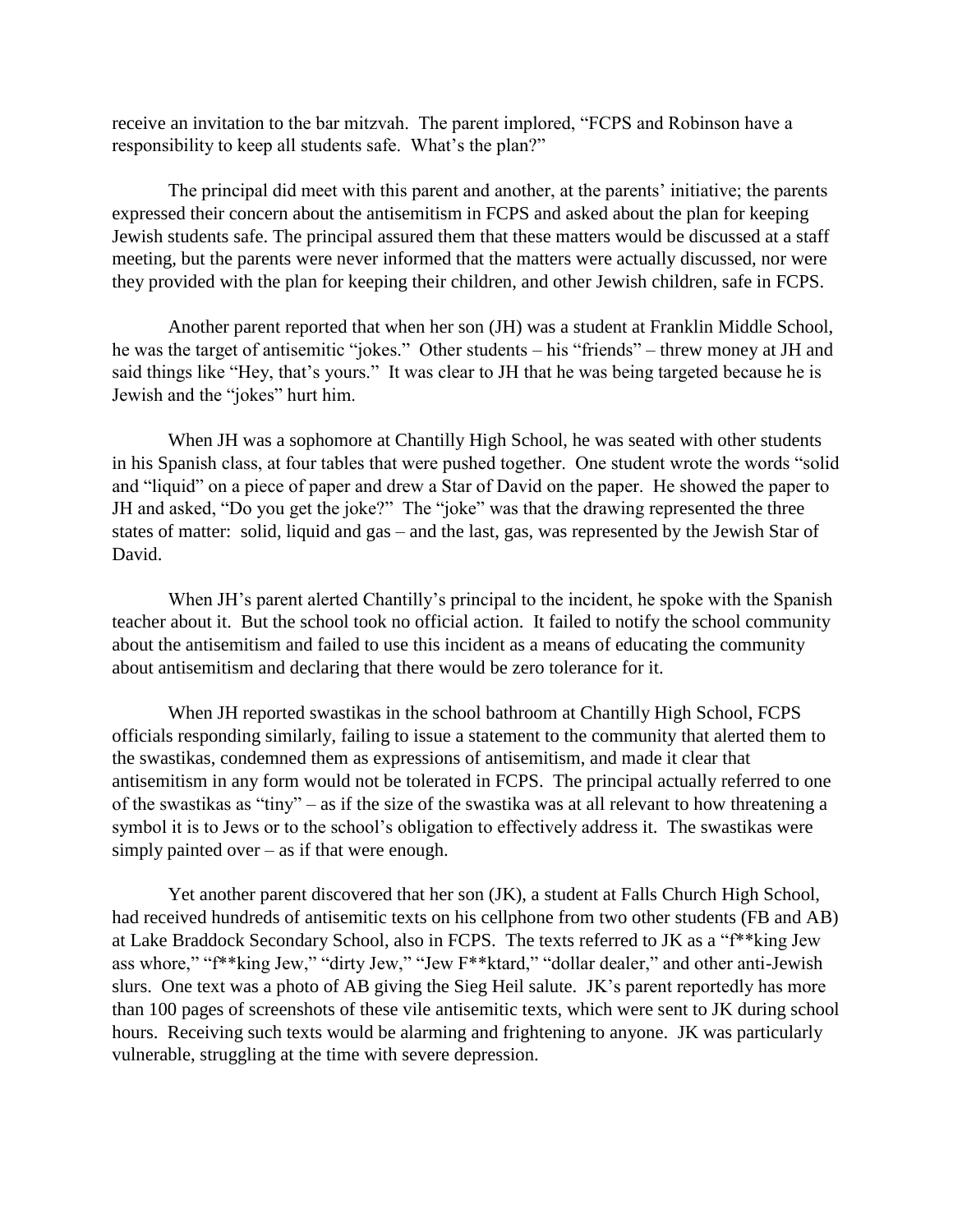When FB threatened in a text to come to JK's home with a gun, JK's family contacted the police. The police were ready to arrest FB immediately, but the family did not want to proceed criminally, wrongly believing that FCPS would handle the matter appropriately and effectively without involving law enforcement.

JK's mother went to JK's guidance counselor and assistant principal at Falls Church for support. They contacted the principal and a School Resource Officer (SRO) at Lake Braddock, who offered a mediation program that would bring all the parties, including the parents, together to address the problems.

FB's parents refused the meeting and verbally threatened JK and his parents with physical harm, which JK's parents also reported to both schools. Both JK and his parents feared for their physical safety.

Lake Braddock's SRO dismissed the entire matter. He asked JK's mother what she thought would happen and told her that the two students who had threatened and abused her son would not face any consequences. JK's mother called Lake Braddock's assistant principal a number of times. When finally reached, the assistant principal was rude and dismissive, essentially responding to JK's mother's justifiable concerns with "What do you want us to do about it?" The assistant principal refused even to discuss the matter with JK's mother, citing student confidentiality, even though JK's physical and emotional safety and well-being were at stake.

No mediation took place. As far as JK's mother knows, the antisemitic bullies suffered no consequences. And JK received no institutional support from FCPS. FCPS officials "just hoped that we would go away," JK's mother reported to us. She and her family felt "unsupported and unheard." FCPS's inaction in response to the abuse and threats of physical violence that a student and his family endured simply because they are Jews is a stark contrast with the response of the local soccer club to which both JK and FB belonged. Upon learning of FB's abusive and threatening antisemitic conduct, the local soccer club expelled him immediately.

Yet another parent recently wrote to Robinson's principal, urging that teachers receive training on how to recognize and address antisemitism in the classroom. She described a situation at FCPS that simply should not be tolerated:

Every Jewish child experiences some form of anti-Semitism at Robinson and all FCPS schools. From the oven "jokes" to Hitler salutes; when the Holocaust is being taught, Anne Frank is being read (grade 8), or when Night is being read (grade 11) Jewish children are the targets of prejudice and anti-Semitic rhetoric from the other students. Teachers are not properly prepared or trained to handle this type of bigotry towards Jewish students, and it happens year after year.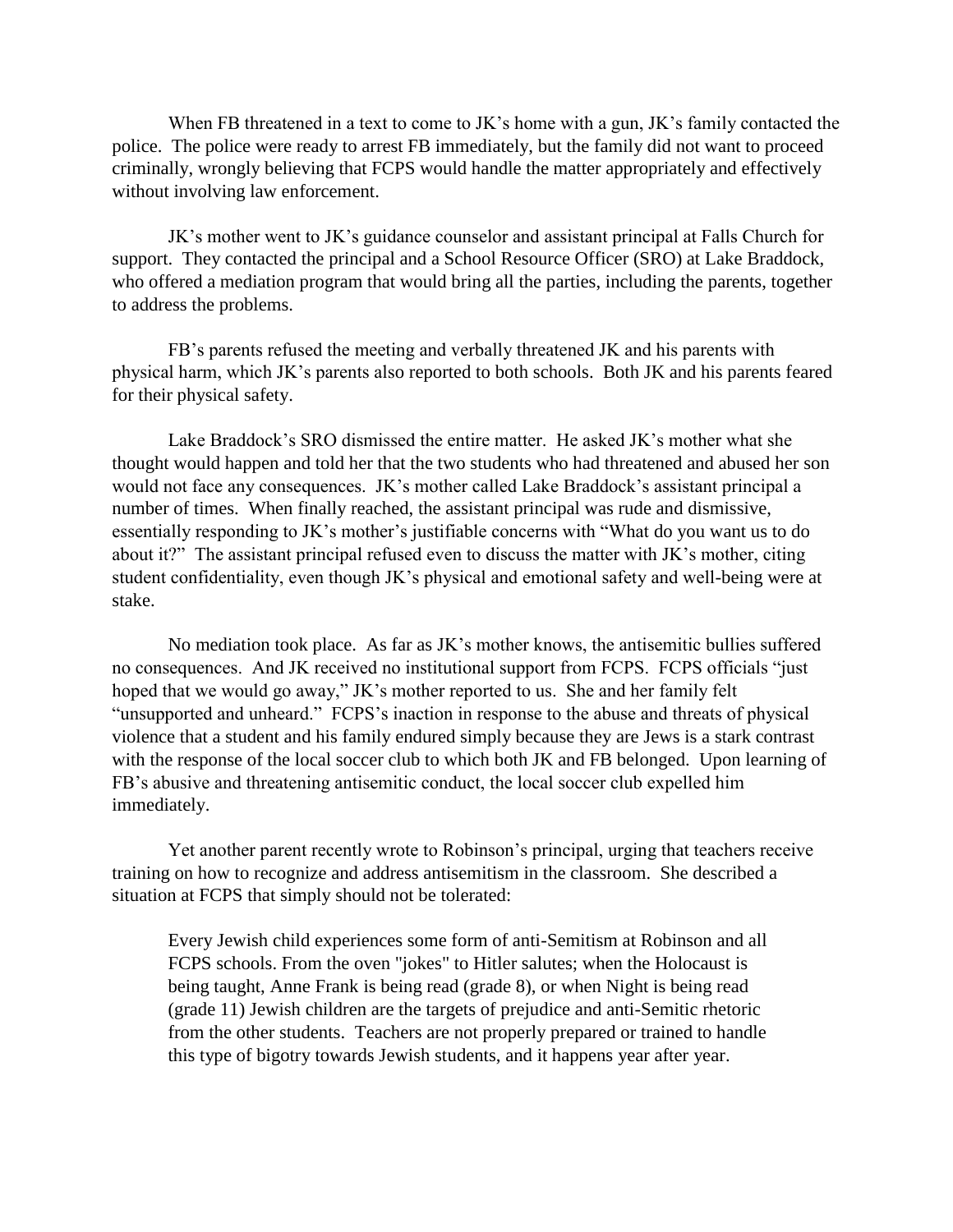This parent offered to assist the principal in setting up appropriate training. To date, the principal has not responded to the offer or even acknowledged that antisemitism is a problem in her school or any other in FCPS.

In November 2021, a Jewish student at James Madison High School discovered two swastikas in a boys' bathroom in the school. After he reported the antisemitic vandalism to two of his teachers and to the school's security office, the school principal dragged his feet and refused to take reasonable and eminently doable steps to immediately and effectively address the antisemitism. Despite numerous requests from the student's parent to publicly acknowledge the incident and condemn it as antisemitic, the principal refused. He repeatedly claimed that a message from the school principal was unwarranted because the swastikas were "small" in size (the same justification for inaction that the principal of Chantilly High School gave when swastikas, including a "tiny" one, defaced that school) and not in such a visible place in the school – as if the size and location of the antisemitic symbols mattered for the purpose of acknowledging that an act of antisemitic vandalism had occurred. In addition, the principal said, a statement was not appropriate because the perpetrator(s), and the dates and times that the vandalism was committed, had not been identified– even though a statement from the principal urging anyone with information to come forward would increase the likelihood that more details about the vandalism would emerge and the perpetrator(s) would be found.

The only steps that the principal was willing to take were to engage select student groups in discussion about how their actions impact others; direct staff to create an advisory lesson that would cover incidents of discrimination; and raise at a future school principals' meeting the issue of improving school curriculums to increase mutual understanding among students. Not one of these steps was a direct or effective response to the antisemitic vandalism in the school.

In one of the parent's last exchanges with the principal, the principal commented that "kids do things all the time that parents don't agree with." The statement wrongly suggested that students skipping classes or failing to complete their homework could possibly be equated with students deliberately vandalizing school property in a way that harms Jewish students and makes them feel unwelcome and unsafe.

The principal's failure and refusal to take obvious and necessary steps in response to the antisemitic vandalism exacerbated the harm that the Jewish student and his family suffered from the vandalism itself. As the parent poignantly wrote to the principal:

As upset as our family (including our son) was by the discovery of the hateful graffiti, the power of such vandalism (by an ignorant or hateful person) to upset us pales in comparison to the level of upset caused by what we consider to be a feeble and delayed response by the adults who are supposed to set examples to the students they are entrusted with leading.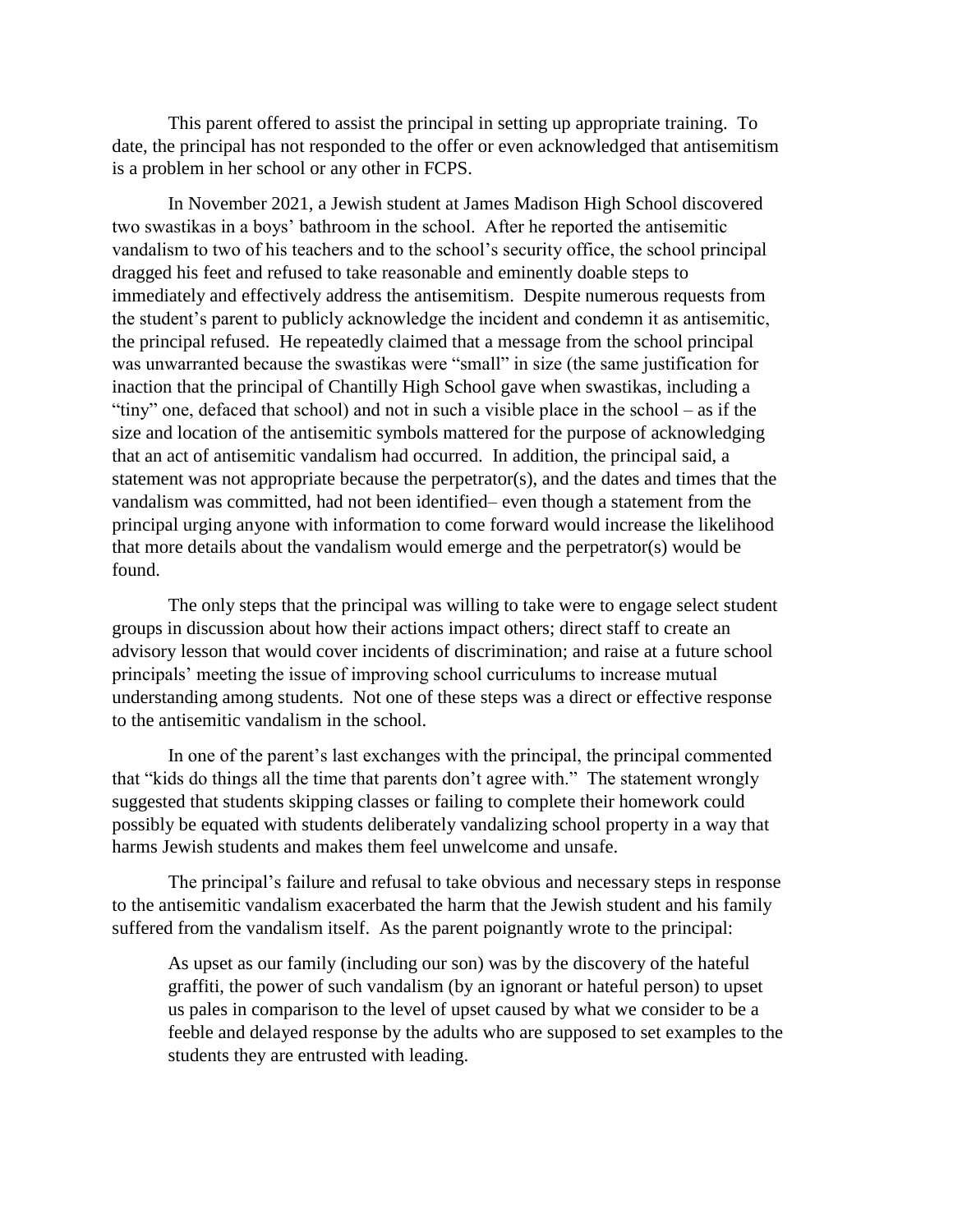In December 2021, students at Fairfax High School harassed Jewish students (and others) with [antisemitic and other bigoted statements](https://nam12.safelinks.protection.outlook.com/?url=https%3A%2F%2Fwww.nbcwashington.com%2Fnews%2Flocal%2Fnorthern-virginia%2Fmuslim-student-in-fairfax-reports-hateful-insults-attack%2F2912140%2F&data=04%7C01%7CSTuchman%40zoa.org%7C4e06049798fe44fee97e08d9c0dedbb9%7C7b1e3d07d9cb45beb032abe13188b8cf%7C1%7C0%7C637752885683043499%7CUnknown%7CTWFpbGZsb3d8eyJWIjoiMC4wLjAwMDAiLCJQIjoiV2luMzIiLCJBTiI6Ik1haWwiLCJXVCI6Mn0%3D%7C3000&sdata=5oVNnNs9GbKnJbxcJEt%2BbXty7lNlBSVjl3IGK%2FrWmus%3D&reserved=0) and [offensive drawings.](https://wjla.com/news/local/students-protest-at-fairfax-high-after-they-say-a-muslim-student-had-her-hijab-removed-assault-fight) FCPS responded by issuing a vague and essentially meaningless statement to the FCPS community. The statement condemned generally "all acts of intolerance and violence in our community, most importantly in our schools." It did not inform the community about the troubling incident that triggered the statement. It did not condemn the bigotry that students displayed at Fairfax or the students who engaged in the conduct. The statement never even used the word "antisemitism."

All of these examples demonstrate FCPS's repeated failure, over many years, to respond effectively to antisemitic harassment and discrimination, in violation of Title VI.

### Jewish Holidays are Disregarded, and Religious Accommodations are Denied

FCPS [claims](https://www.fcps.edu/department-human-resources/equity-and-employee-relations/guidelines-for-religious-activities) to recognize "its Constitutional responsibilities to . . . make reasonable accommodations for students to meet their personal religious obligations." Yet FCPS has a long history of failing to reasonably accommodate Jewish students (and teachers and staff) who observe Rosh Hashanah and Yom Kippur. Yearbook Picture Day has been unnecessarily scheduled on these Jewish Holy Days, as have PTA meetings, staff meetings, back-to-school nights, sports events, tests and test reviews.

For example, when a Jewish student could not attend the first meeting of the yearbook staff at her middle school due to her religious observance, the Jewish student was reportedly denied a staff position. Another Jewish student was an accomplished athlete who tried out and was invited to join the competitive junior varsity team in her sport at Robinson Secondary School. But she was denied a position on the competitive team because she could not attend one of the six-days-a-week practices that took place on Saturday mornings, a time that she attended synagogue. Saturday morning religious services, which she frequently led, were a significant part of this student's life. Yet FCPS refused to provide reasonable accommodations for her religious practices and indeed penalized her for her religious observance.<sup>2</sup>

Jewish families in FCPS were hopeful that for the 2021-2022 academic year, FCPS officials would finally be willing to address this longstanding problem. But in March 2021, FCPS considered and ultimately rejected an inclusive and equitable 2021-2022 school calendar

 $\overline{a}$ 

<sup>&</sup>lt;sup>2</sup> Jewish employees of FCPS have long faced the same problem. For example, Daniels Run Elementary School made Yom Kippur a professional development day for teachers. The day included workshops and meetings, and teachers shared ideas. Religiously observant Jewish teachers could not attend and were disadvantaged as a result. One Jewish teacher informed us that she was not provided with any materials from the day nor was she asked for her input on the topics that were covered.

The assistant principal at Daniels Run scheduled a parent meeting for a late Friday afternoon, after school hours, without first consulting the teacher whom he expected to attend. When the teacher explained that she could not attend because she would be attending Shabbat services that evening, the assistant principal wrongly questioned the teacher's religious observance instead of simply accepting it.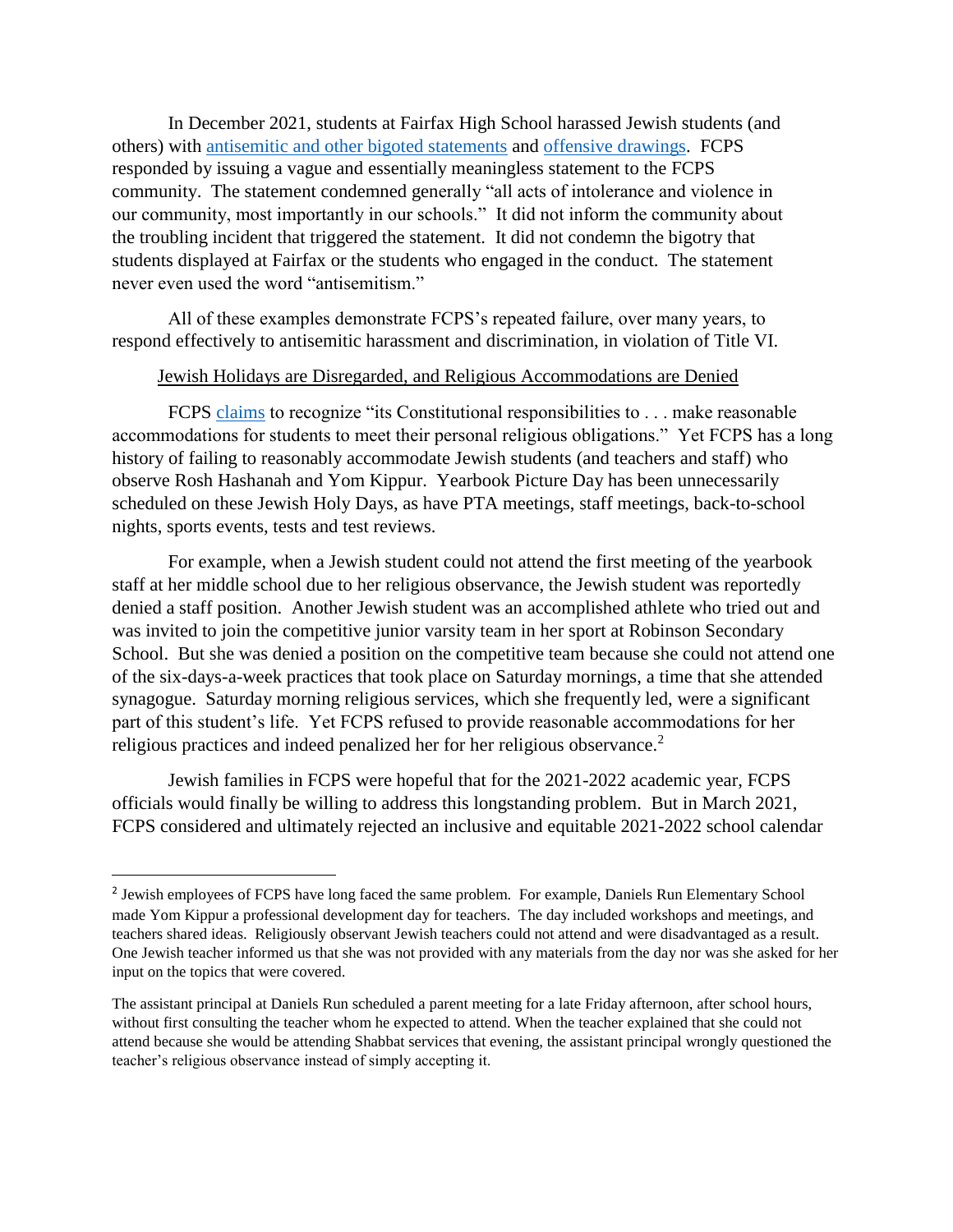that would have provided for school closings on the first day of Rosh Hashanah, Yom Kippur, Eid, and Diwali.

Instead, FCPS adopted an "O" school calendar, which designates 14 days when no exams or significant instruction or events may take place. Rather than "alleviate administrative, academic and emotional burdens on Jewish students, families and teachers," FCPS's school board "created a system that clearly caused even greater stress for Jews, burdening them with the responsibility to enforce compliance and defend their own rights, regardless of the personal cost."

This was the [assessment](https://jcouncil.org/statements/jcrc-says-new-fcps-o-calendar-does-not-remedy-accommodation-failures?emci=0cd53f11-c935-ec11-9820-c896653b26c8&emdi=45e59e08-7137-ec11-9820-c896653b26c8&ceid=75532) of the Jewish Community Relations Council of Greater Washington (JCRC) after it conducted an informal survey of Jewish parents, students and teachers who sought accommodations in order to observe the Jewish high holidays in the fall of 2021. Nearly all 100 respondents to the survey reported numerous failures by FCPS to comply with the new policies regarding implementation of the "O" calendar. According to the JCRC, these failures included:

- Back-to-school nights, tests, quizzes and final reviews improperly scheduled on "O" days;
- New material improperly introduced on designated days;
- Jewish students being singled out by teachers;

 $\overline{\phantom{a}}$ 

- Jewish faculty encountering difficulty in securing substitutes; and
- Staff meetings improperly scheduled on "O" days.

At Robinson Secondary School and other schools in FCPS, teachers put students on the spot and directed them to raise their hands in class if they observed Rosh Hashanah and Yom Kippur, so that the teachers would know whether they could teach new material on those days. This created a hostile environment for Jewish students, causing them to feel singled out and judged. FCPS wrongly put the onus on its Jewish students (and staff) to alert teachers and others that they could not, for example, schedule a quiz on an "O" day. Students justifiably feared that they would suffer adverse consequences – such as a lower grade – if they demanded respect for their religious observance.

If FCPS truly valued the religious observance of its Jewish students and families, then its schools would be closed on the Jewish holy days, as Jewish families have repeatedly requested. Indeed, school districts in the surrounding area, including those with reportedly far fewer Jewish students, are now closed on the first day of Rosh Hashanah and on Yom Kippur, including Arlington Public Schools, Prince William Public Schools, Montgomery County Public Schools, and Louden County Public Schools. FCPS is an ["outlier.](https://www.washingtonjewishweek.com/fairfax-schools-observance-days/)"3

<sup>&</sup>lt;sup>3</sup> On January 13, 2022, FCPS posted a [draft calendar](https://fairfaxcountysepta.files.wordpress.com/2022/01/2022-2023-standard-school-year-calendar-draft.pdf) for academic year 2022-2023, which reflects that the first day of Rosh Hashanah (which occurs on September 26 this year) would be a holiday for students but not for teachers and staff. Yom Kippur (which occurs on October 5 this year) would be a holiday for all. While a positive step, it is not positive enough for Jewish staff and teachers. In addition, this is a proposed calendar; last year, a proposed calendar provided days off for Rosh Hashanah and Yom Kippur, but FCPS did not ultimately adopt it and the schools were open.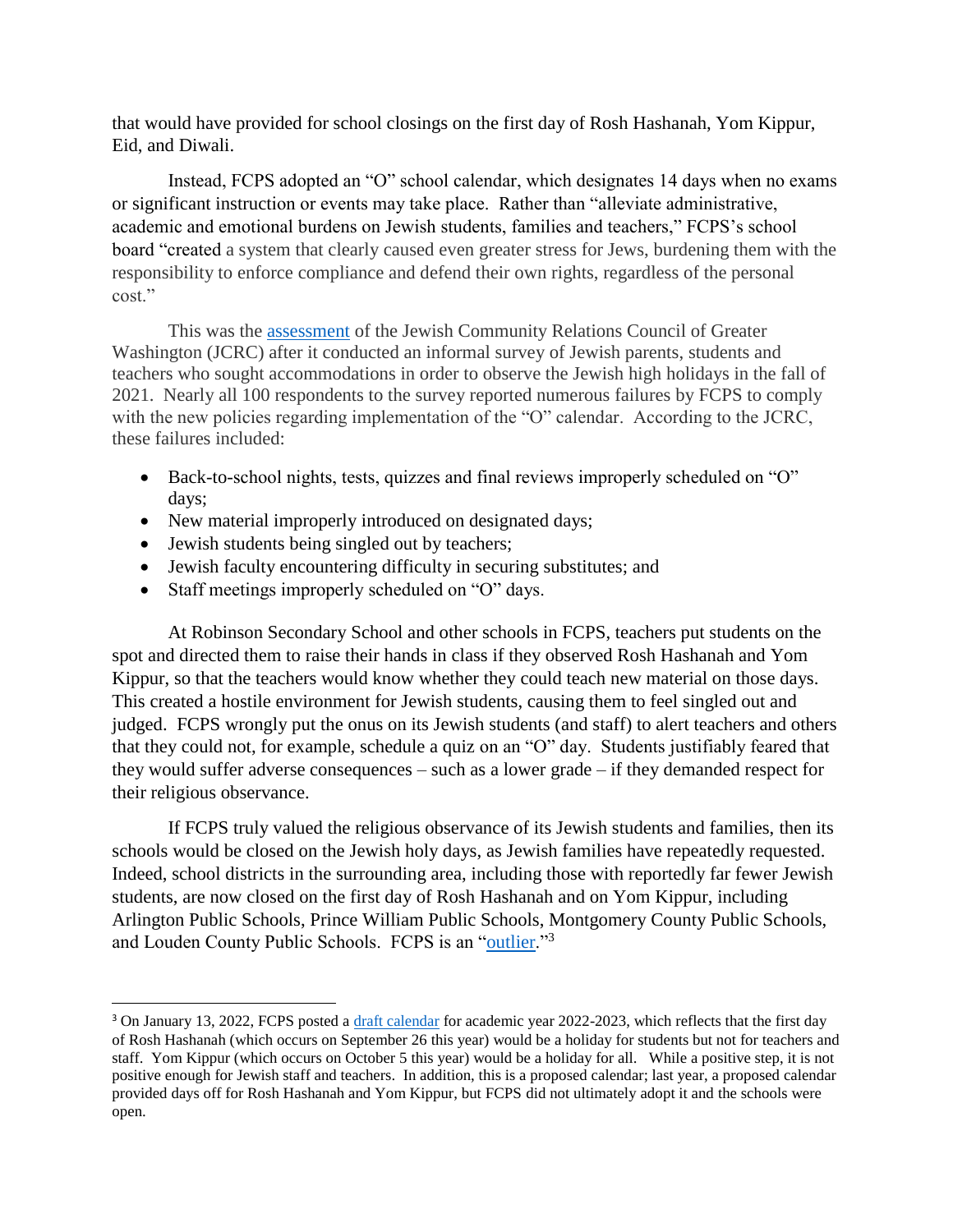In addition to failing to accommodate Jewish students' religious observance, FCPS has a long pattern of tone-deafness when it comes to considering Jewish concerns during the holiday season. For example, for many years at Terra Centre Elementary School, right around Thanksgiving, a decorated Christmas tree appeared in the front lobby of the school. When a Jewish parent contacted the principal to express her concern, the principal dismissed it, labeling what was plainly a Christmas tree as a "giving tree" with a focus on charity. The following year, the entire fourth grade was directed to wear their Christmas sweaters to school on a designated day. This alienated Jewish students who typically do not own or wear Christmas sweaters.

The principal had an answer for this, too. When a Jewish parent contacted her, the principal described the sweaters that students should be wearing as "holiday sweaters," even though Jews do not typically wear holiday sweaters either. Just days after communicating with the principal, this Jewish parent happened to be at the school at dismissal time. She herself heard the vice principal make an announcement over the school's loudspeaker, reminding all the children to wear their Christmas sweaters to school the following day and to meet in the school lobby for Christmas carols – again sending an insensitive and alienating message to Jewish students. When the parent brought this announcement to the principal's attention, the principal shrugged it off simply as an error on the part of the vice principal who allegedly had meant to refer to holiday sweaters. This parent's child is no longer a student at Terra Centre; when the parent drove by the school this past holiday season, her child was startled to see a "Happy Hanukkah" message posted outside the school for the first time. This was a small step forward, but the fact that the child was startled by this simple message reflects just how insensitive this school had been to the child and to other Jewish students and had failed to make them feel welcome, acknowledged, and included.

During the 2019-2020 school year, the fifth grade chorus at Terra Centre planned to sing a song about Jesus at the holiday concert. A Jewish parent expressed her concern to the music teacher, who justified having the students sing about Jesus by saying that the children would also be singing a Jewish song. The song was one that Jewish parents, and a rabbi they consulted with, had never heard of before, and it had nothing to do with Chanukah. It was actually an Israeli song in the Hebrew language. Several non-Jewish students openly mocked the song during the chorus class and in the hallways, causing the Jewish student to feel uncomfortable, embarrassed and ostracized.

At Robinson, many teachers have decorated their classroom doors with Christmas motifs. A Jewish student and her family experienced similar problems at Deer Park Elementary School. Between Thanksgiving and New Year's Day, the school was decorated like a "Christmas wonderland," according to the student's mother. The then-principal was indifferent to the family's concerns, dismissing the elaborate Christmas ornaments on display as "just balls." All of this shows FCPS's pattern and practice of insensitivity to Jewish concerns, and its failure to create a school community that is inclusive and welcoming to all.

#### A Years-Long Antisemitic Nazi Display is Ignored and Defended

FCPS's insensitivity, and indeed tone-deafness, to Jewish students' needs and concerns are illustrated by how abysmally school officials handled a longstanding Holocaust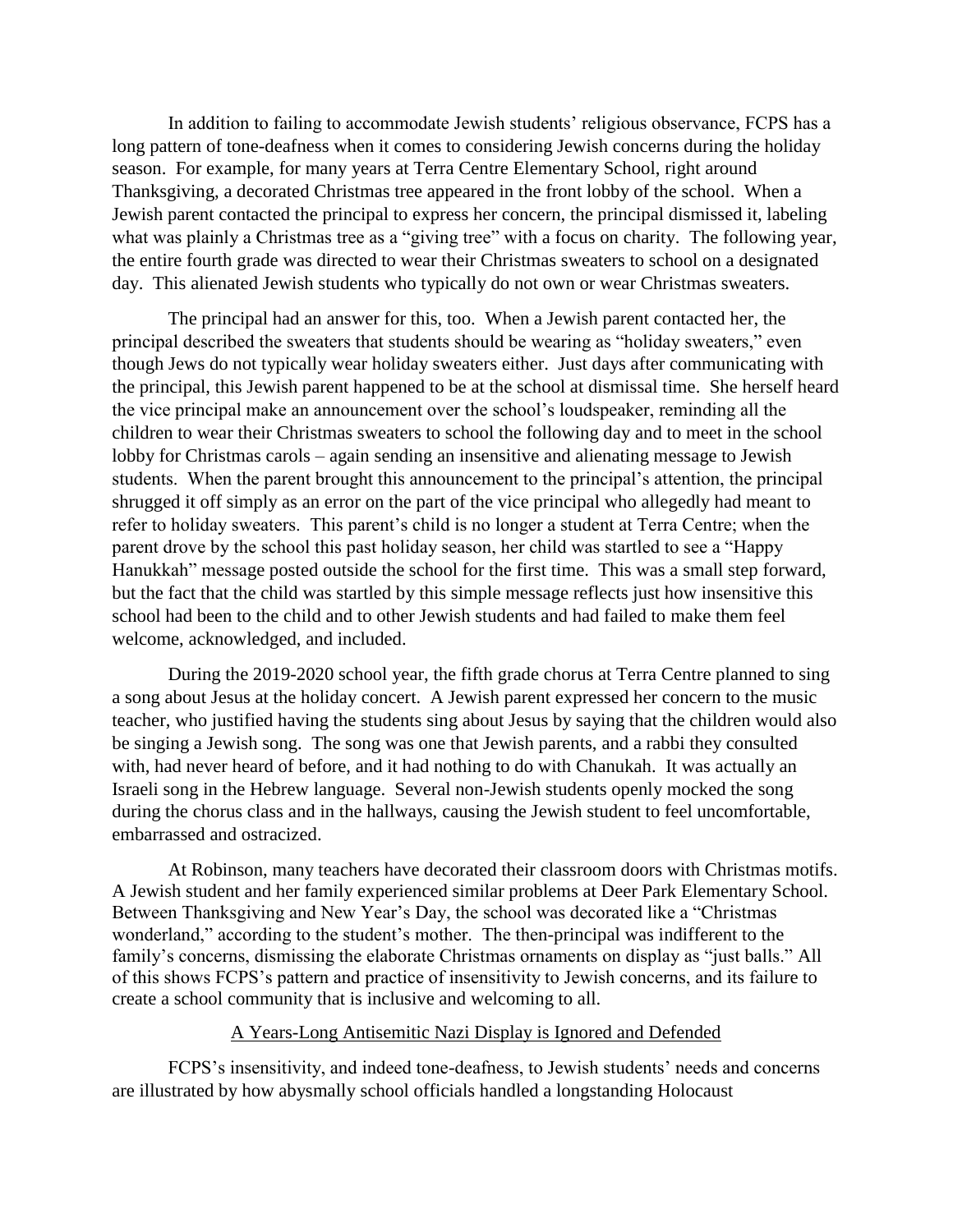commemoration project at John R. Lewis High School, formerly named Robert E. Lee High School, after the famous Confederate general. In 2003, an English teacher at the school received a grant from the National Holocaust Memorial Museum and instituted a well-intended project for students to learn about the Holocaust. After reading Elie Wiesel's "Night" (an autobiographical account of Wiesel's survival of the Nazi death camps), students decorated tiles to represent how the book affected them. The tiles were displayed on a wall in the school hallway.

For approximately five years, the project expressed the inspirational imagery that had been the original intent of the grant. However, in the years that followed, the project morphed into something offensive and horrific. Many students decorated their tiles with swastikas and Nazi flags, and sometimes these anti-Jewish symbols were depicted together with the Jewish Star of David. Reportedly, approximately 40 percent of the tiles included all of this disgusting imagery, and all of these tiles were displayed on a wall in the school hallway.

Despite knowing that the tiles were offensive, particularly to Jewish students, teachers and other staff, the school and the English Department refused to remove them, reportedly defending the tiles as the students' artwork that should not be tampered with, no matter how hateful and hurtful their messages. Teachers and students made numerous efforts to have these tiles removed and replaced with tiles that exemplified the purpose of the grant, but they all failed. Jewish students and teachers were forced to pretend that the tiles simply were not there.

It was not until 2020, during the COVID-19 pandemic, that the new principal of the school appreciated how offensive this wall of tiles was and ensured that it was taken down. It speaks volumes about FCPS that it took so many years to finally remove it. It was far easier to change the name of the high school, so that it no longer glorified a Confederate leader, than to remove a reprehensible public display that school officials knew and should have known was antisemitic and hurt members of the FCPS community.

#### The Holocaust is Trivialized

W.T. Woodson High School's approach to teaching about the Holocaust is more evidence of FCPS's tone-deafness to Jewish concerns. In March 2019, a teacher devised an [in-class](https://nam12.safelinks.protection.outlook.com/?url=https%3A%2F%2Fpatch.com%2Fvirginia%2Ffairfaxcity%2Fholocaust-activity-removed-after-backlash-w-t-woodson-high&data=04%7C01%7CSTuchman%40zoa.org%7C2cded6f8544f48933e9008d93015b0d9%7C7b1e3d07d9cb45beb032abe13188b8cf%7C1%7C1%7C637593691995716032%7CUnknown%7CTWFpbGZsb3d8eyJWIjoiMC4wLjAwMDAiLCJQIjoiV2luMzIiLCJBTiI6Ik1haWwiLCJXVCI6Mn0%3D%7C2000&sdata=FEnd6aMZRGm3bogdYakovonAcoB3yU4UgPzjHrP4ALs%3D&reserved=0)  [Holocaust study activity](https://nam12.safelinks.protection.outlook.com/?url=https%3A%2F%2Fpatch.com%2Fvirginia%2Ffairfaxcity%2Fholocaust-activity-removed-after-backlash-w-t-woodson-high&data=04%7C01%7CSTuchman%40zoa.org%7C2cded6f8544f48933e9008d93015b0d9%7C7b1e3d07d9cb45beb032abe13188b8cf%7C1%7C1%7C637593691995716032%7CUnknown%7CTWFpbGZsb3d8eyJWIjoiMC4wLjAwMDAiLCJQIjoiV2luMzIiLCJBTiI6Ik1haWwiLCJXVCI6Mn0%3D%7C2000&sdata=FEnd6aMZRGm3bogdYakovonAcoB3yU4UgPzjHrP4ALs%3D&reserved=0) for her tenth graders. She asked groups of students to list Holocaustrelated terms for each letter of the alphabet, and then directed them to call out the words, understandably upsetting Jewish students.

In the 2020-2021 school year, the teacher had her tenth grade students create an ABC book about the Holocaust, which trivialized the worst genocide in human history. However well-intentioned the teacher may have been (she [reportedly](https://nam12.safelinks.protection.outlook.com/?url=https%3A%2F%2Fpatch.com%2Fvirginia%2Ffairfaxcity%2Fholocaust-activity-removed-after-backlash-w-t-woodson-high&data=04%7C01%7CSTuchman%40zoa.org%7C2cded6f8544f48933e9008d93015b0d9%7C7b1e3d07d9cb45beb032abe13188b8cf%7C1%7C1%7C637593691995716032%7CUnknown%7CTWFpbGZsb3d8eyJWIjoiMC4wLjAwMDAiLCJQIjoiV2luMzIiLCJBTiI6Ik1haWwiLCJXVCI6Mn0%3D%7C2000&sdata=FEnd6aMZRGm3bogdYakovonAcoB3yU4UgPzjHrP4ALs%3D&reserved=0) apologized for the insensitivity and for causing pain to Jewish students) , these assignments reflect FCPS's fundamental ignorance about the serious and longstanding problem of Jew-hatred, a deeply flawed Holocaust education curriculum, and an inattentiveness to Jewish students' concerns.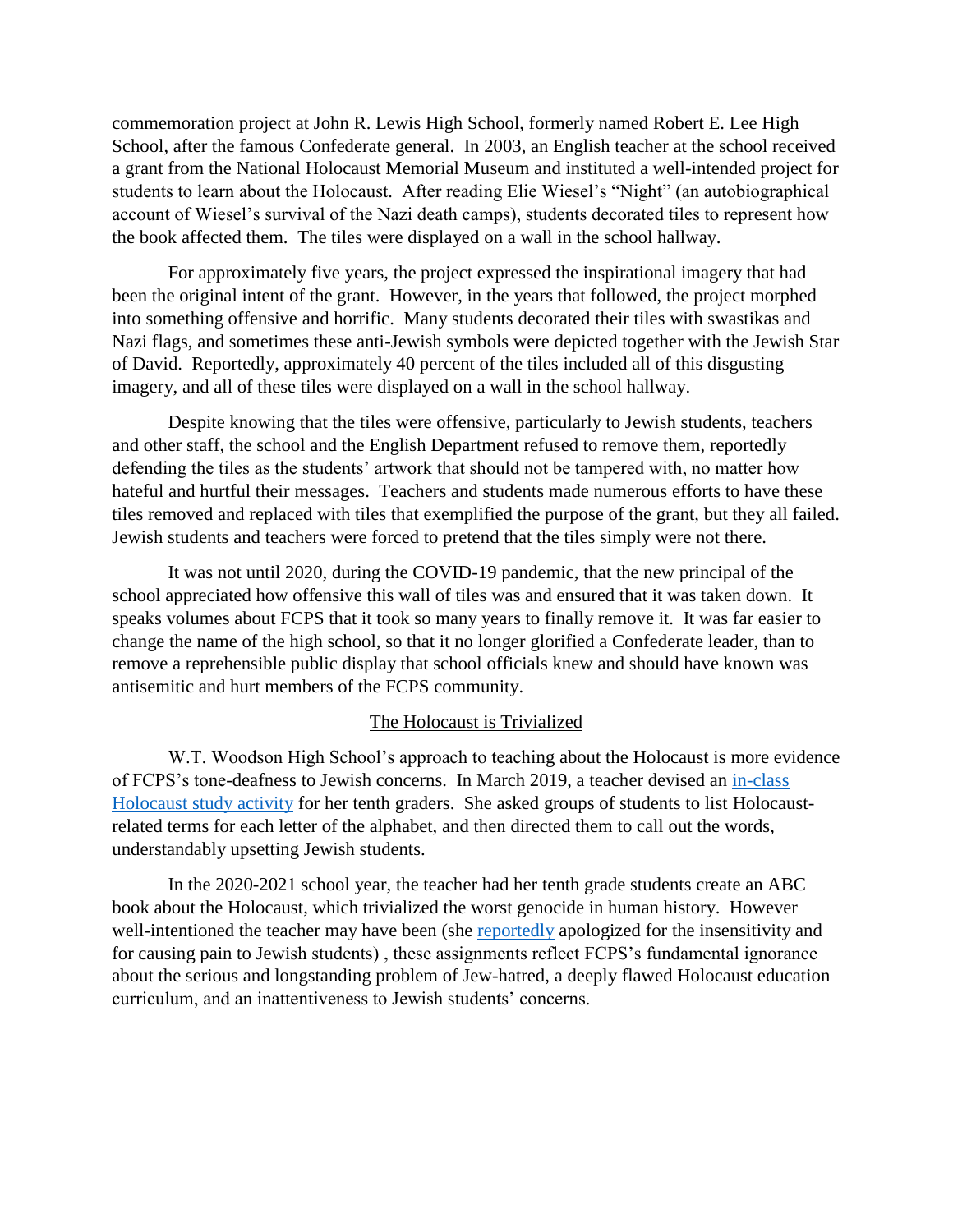### A School Board Member's Hate-Inciting, Antisemitic Conduct is Tolerated, in Violation of FCPS's Policies

FCPS has not only tolerated and ignored traditional expressions of antisemitism; it has also reacted with the same indifference and inaction to manifestations of antisemitism related to Israel. FCPS's apathy was especially hurtful and harmful to the Jewish members of the community because the antisemitism was expressed and encouraged by a purported FCPS leader – a school board member named Abrar Omeish, whose actions violated FCPS's own policies.

Ms. Omeish's actions took place during a highly charged period, in May 2021, when Israel was forced to defend its citizens against a barrage of deadly rockets launched from Gaza into Israeli towns and cities by the U.S.-designated terrorist group Hamas.<sup>4</sup> Israel's need and duty to defend its people fueled shocking antisemitism in Europe and the U.S.<sup>5</sup>

With antisemitism dangerously surging here and around the world, Ms. Omeish deliberately used her official platform to viciously attack Israel with falsehoods. On her Facebook and Twitter pages – both of which trumpeted her position on the school board and prominently bore the school board's logo – Ms. Omeish falsely accused Israel of "desecrating the Holy Land,"<sup>6</sup> "apartheid,"<sup>7</sup> and "colonization."<sup>8</sup> She also accused Israel of killing Palestinians, omitting the important fact that Israel was acting defensively, as any country would and should if it were being bombarded by deadly rockets from a terrorist group deliberately targeting innocent civilians.

 $\overline{\phantom{a}}$ 

<sup>4</sup> Over a period of 11 days, [more than 4000 rockets](https://mfa.gov.il/MFA/ForeignPolicy/Terrorism/Palestinian/Pages/Operation-Guardian-of-the-Walls-10-May-2021.aspx) were fired at Israel from Gaza, putting innocent Israeli civilians at risk of injury or death.

<sup>&</sup>lt;sup>5</sup> In Los Angeles, for example, a caravan of men drove around throwing bottles and waving Palestinian Arab flags, [chanting](https://www.jpost.com/breaking-news/two-pro-palestinians-charged-with-hate-crime-for-attacking-a-jew-679989) "death to Jews" and "free Palestine." After asking who was Jewish, they [physically attacked](https://losangeles.cbslocal.com/2021/05/19/police-investigate-possible-jewish-hate-crime-attack-at-beverly-grove-restaurant/) a group of Jewish diners outside a restaurant. I[n Manhattan,](https://www.cnn.com/2021/05/25/us/second-arrest-new-york-antisemitic-attack/index.html) a Jewish man wearing a yarmulke and walking down the street was physically attacked by a gang of men who punched, kicked and pepper-sprayed him while yelling antisemitic statements including "F\*\*k Jews" and "F\*\*k Israel."

<sup>&</sup>lt;sup>6</sup> In fact, Israel protects holy places from desecration and guarantees free access to all, regardless of religion, as required by Israeli law. It was actually Jordan that desecrated Jewish holy places when it illegally occupied the eastern part of Jerusalem from 1948 to 1967, and also restricted Christians' visits to their holy places.

<sup>&</sup>lt;sup>7</sup> In fact, approximately two million Palestinian Arabs are citizens of Israel, with full and equal rights. They serve in the Knesset (Israel's Parliament) and on the judiciary, including the Supreme Court. They work alongside Jews and others in Israeli hospitals, universities, and businesses. Recently, the Arab party Ra'am became part of Israel's new coalition government.

<sup>&</sup>lt;sup>8</sup> In fact, Jews are indigenous to the Land of Israel, with ties to their religious and ancestral homeland that go back almost 4000 years.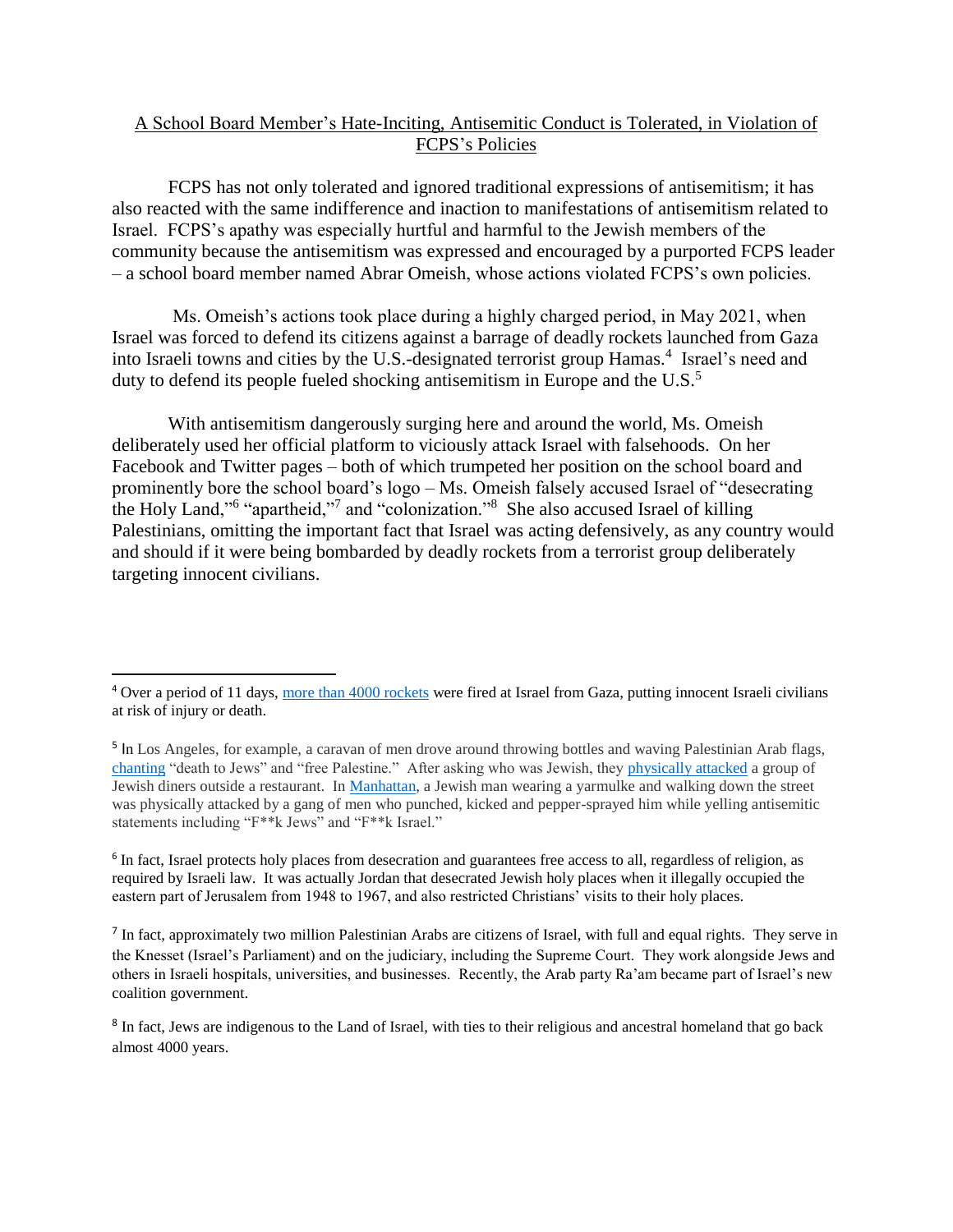Ms. Omeish's actions incited Jew- and Israel-hatred in others, further dividing and harming the community she is obligated under FCPS policy to protect. Here are some examples:

- "Kudos to Abrar for using her platform to bring awareness to this cause despite the millions and dollars that go into Israeli lobbying to silence pro Palestinian voices."
- "Israel doesn't exist . . . the land those Zionists are living on and in is Palestinian hun."
- "Palestine is ours and it will remain for us, and there is no place for you among us," with pictures of the Palestinian Arab flag and the entire State of Israel as a Palestinian Arab state.
- "[An] inclusive school system doesn't mean supporting an apartheid state . . ."
- ". . . Israel was built by Terrorists and is a terrorist state to this day."
- "The Palestinian Islamic issue continues in spite of the Jews!" with a photo of the Israeli flag bearing the Star of David in flames.
- ". . . [Y]ou are the occupying party that defiles the pure and holy land. You have no right to speak because the land is not yours . . ."
- "Israel does not have the right to live in the State of Palestine, because in our view it is just a group of oppressive colonialists who killed children, women and the elderly. This group began its occupation in 1948. Can search for this! Emphasizing that this land is ours and will always be ours, and that the occupation will come out sooner rather than later."

Despite knowing the harm she was causing to Jewish families in the FCPS community, Ms. Omeish showed no remorse and refused to issue an apology. She also refused to remove her Facebook and Twitter posts. Instead, she actually claimed to be the wronged party – that she was being accused of bias because she is "not white and blonde enough."

Ms. Omeish's actions were antisemitic, based on the [International Holocaust](https://www.holocaustremembrance.com/resources/working-definitions-charters/working-definition-antisemitism)  [Remembrance Alliance \(IHRA\) working definition of antisemitism](https://www.holocaustremembrance.com/resources/working-definitions-charters/working-definition-antisemitism) that is used by the U.S. government and many countries and institutions here and around the world – and she exploited her official position to engage in it. Demonizing Israel, applying double standards to Israel, and denying the Jewish people their right to self-determination (for example, by claiming that Israel's existence is a racist endeavor) are all manifestations of antisemitism. Yet FCPS officials failed to acknowledge and address Ms. Omeish's antisemitism, even though her conduct violated FCPS's Code of Conduct.

The [Code of Conduct](https://go.boarddocs.com/vsba/fairfax/Board.nsf/files/C9S5L510B665/$file/manual%20revisions%20approved%20-%2012-16-21.pdf) requires school board members to act with "integrity in all matters" and "support the full development of all children and the welfare of the community." School board members are required to "refrain from using" their "board position for personal or partisan gain," and to "avoid any conflict of interest or the appearance of impropriety." The Code also imposes requirements on the superintendent, to "maintain an open, responsive, and welcoming environment," and to "effectively handle complaints."

Many members of the FCPS community urged the superintendent and the school board to condemn the posts and demand that Ms. Omeish remove them. At a May 20, 2021 school board meeting, Jewish parents spoke up and condemned Ms. Omeish's violation of the Code of Conduct. One parent expressed her anguish about how her teenage daughter now feels scared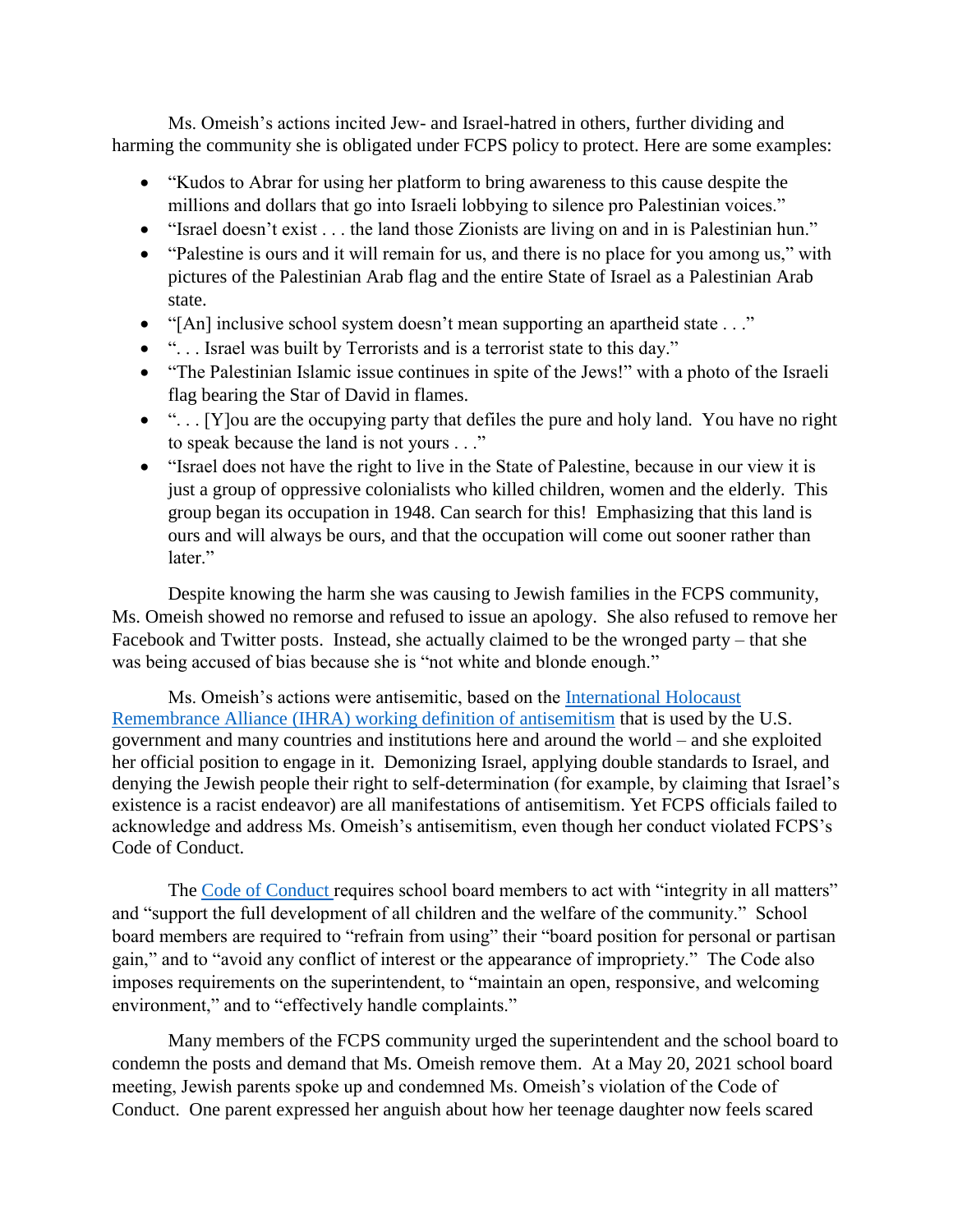and unsafe. Yet not one FCPS official publicly condemned or even acknowledged that Ms. Omeish was impermissibly using her platform as a school board member for her personal and partisan gain, and thereby harming members of the FCPS community.

On May 24, 2021, FCPS issued a "Statement Following the Recent Conflict in the Middle East." The statement acknowledged recent antisemitic attacks in the U.S. and abroad and recognized that "these events impact the Jewish community in a direct way." But the statement ignored the antisemitism in the FCPS community itself, including the problems ignited and fueled by Ms. Omeish. Also, rather than keep the focus exclusively on antisemitism, FCPS diluted the statement by including a condemnation of Islamophobia, too.

This was not the way FCPS responded to bigotry targeting other groups. Its March 22, 2021 statement focused solely on the violence, harassment, and hate directed toward Asian Americans and Pacific Islanders. Two FCPS statements – on March 29 and April 20, 2021 – focused on the Derek Chauvin murder trial and condemned racism. But FCPS failed to give antisemitism the same singular focus it deserved.

Instead of holding Ms. Omeish accountable for breaching her obligations to the FCPS community, FCPS actually elevated her. On June 7, 2021, Ms. Omeish was given the honor of addressing the graduating class at Justice High School, a speaking invitation that should have been rescinded after her hateful and divisive conduct.

FCPS's inaction seemingly emboldened Ms. Omeish. When she spoke at the graduation, to a school community that is one of the most diverse in FCPS, she once again misused her position for her personal partisan gain. Addressing the graduates in English, she [said,](https://www.dailymail.co.uk/news/article-9682529/School-board-member-encourages-kids-remember-jihad-graduation-speech.html) "The world sees the accolade, the diploma, the fruit of all your years yet be reminded of the detail of your struggle." But she repeated her speech in Arabic and stoked the flames again, [encouraging](https://www.dailymail.co.uk/news/article-9682529/School-board-member-encourages-kids-remember-jihad-graduation-speech.html) graduating students to remember their "jihad" – a word that means both "struggle" and a holy war against infidels and enemies of Islam. The term is provocative and threatening to Jews and Israelis since the charter of the terrorist group Hamas repeatedly encourages "jihad" with the goal of "liberating Palestine," i.e., destroying Israel.

FCPS's indifference to Ms. Omeish's misuse of her platform for personal and partisan gain emboldened others to engage in similar conduct. At the Justice High School graduation, the senior class president led the recitation of the Pledge of Allegiance. Instead of reciting the correct words, "one nation, under God," the class president said instead, "one nation, under Allah," deliberately alienating the non-Muslims in attendance.<sup>9</sup>

 $\overline{\phantom{a}}$ 

<sup>&</sup>lt;sup>9</sup> Though not directly relevant to this complaint alleging antisemitism, it is instructive that Abrar Omeish has exhibited bigotry not only toward Jews but also other traditionally targeted groups. In June 2021, she met with members of the Pride Liberation Project, a student-run group of Queer and allied students in FCPS. The meeting was supposed to be a constructive conversation about the prejudice that LGBTQIA+ students face in FCPS and the school board's role to support Queer students. But according to a statement issued by the Pride Liberation Project on July 16, 2021, Ms. Omeish "implied" throughout the meeting "that being Queer is a lifestyle and a choice. She claimed that it would be a 'challenge' for her to provide an 'outward endorsement or encouragement' of Queer students, and that there was a 'difference between going after oppression and endorsing' LGBTQIA+ students." Ms. Omeish "created a deeply hurtful and traumatic environment" for the members of the Pride Liberation Project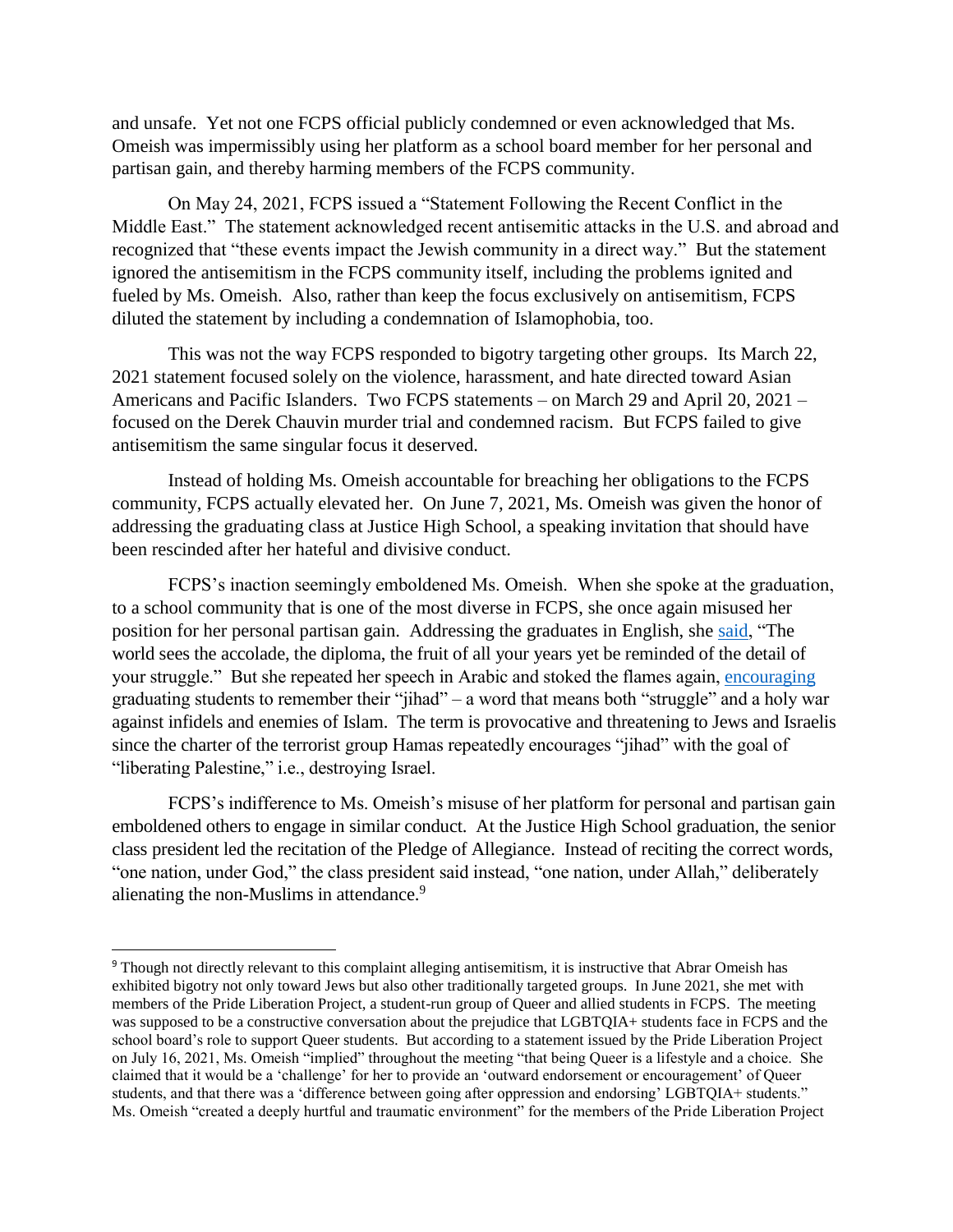#### FCPS's Recent Steps are Completely Inadequate

Perhaps in reaction to the ZOA's letter last June and to complaints from Jewish parents and others, FCPS has taken some recent steps to understand and address antisemitism, but they barely scratch the surface. As discussed above, FCPS's attempt to accommodate the religious observance of its Jewish students, teachers and their families was an abysmal failure. Furthermore, though sorely needed, FCPS's training and educational efforts about antisemitism have been meager and insufficient.

On July 2, 2021, concerned Jewish parents met with FCPS's chief equity advisor who is responsible for creating the anti-bias and anti-racist curriculum in FCPS. To her credit, the chief equity advisor reportedly admitted to these parents that while the Equity & Cultural Responsiveness team is equipped to address racism against people of color, the team lacks the knowledge and qualifications to understand, educate about, and respond effectively to antisemitism.

Ignorance about Jewish concerns was palpable when one Jewish parent met with two FCPS officials in August 2021, to express her concerns. One of the officials, who was part of FCPS's equity team, repeatedly referred to "Jew students" during the meeting – a wrong, ignorant and hurtful way to refer to Jewish students. The Jewish parent sent a follow-up email to explain politely why the use of the "Jew student" phrase was inappropriate. To her credit, the FCPS official apologized and committed to learn and do better. But if this member of the equity team at FCPS does not even know how to refer properly to Jews in her community, then it is highly unlikely that she understands the many problems they have been facing or is equipped to devise and implement helpful solutions.

Reportedly, the JCRC recently partnered with the Anti-Defamation League to provide training on antisemitism to the FCPS equity team. Two 90-minute training sessions took place, the first in September 2021 and the second in October 2021. While this is a positive step, a total of three hours' training for an equity team completely lacking in information and knowledge about antisemitism and other Jewish concerns is hardly enough. Furthermore, FCPS has not created any training opportunities for teachers, other staff, and students, so that they can recognize antisemitism when it occurs and address it promptly and effectively.

FCPS should have provided such training to teachers and staff at its annual equity symposium, which took place on September 25, 2021, but it didn't. While the symposium reportedly covered other forms of bigotry, including discrimination against the Asian and LGBTQ communities, it failed to include anything about antisemitism. Adding insult to injury, FCPS held this symposium on a Saturday, which meant that observant Jewish staff could not attend.

We respectfully urge you to investigate the longstanding practice and pattern of antisemitic hostility and discrimination in FCPS and hold FCPS accountable under Title VI of

 $\overline{\phantom{a}}$ 

<sup>&</sup>quot;through her repeated insensitive statements," the group said in its statement. Yet FCPS officials did not condemn her bigoted actions here either and she remains a member of the school board, without suffering any consequences for breaching her obligation to support all children and the welfare of the entire FCPS community.